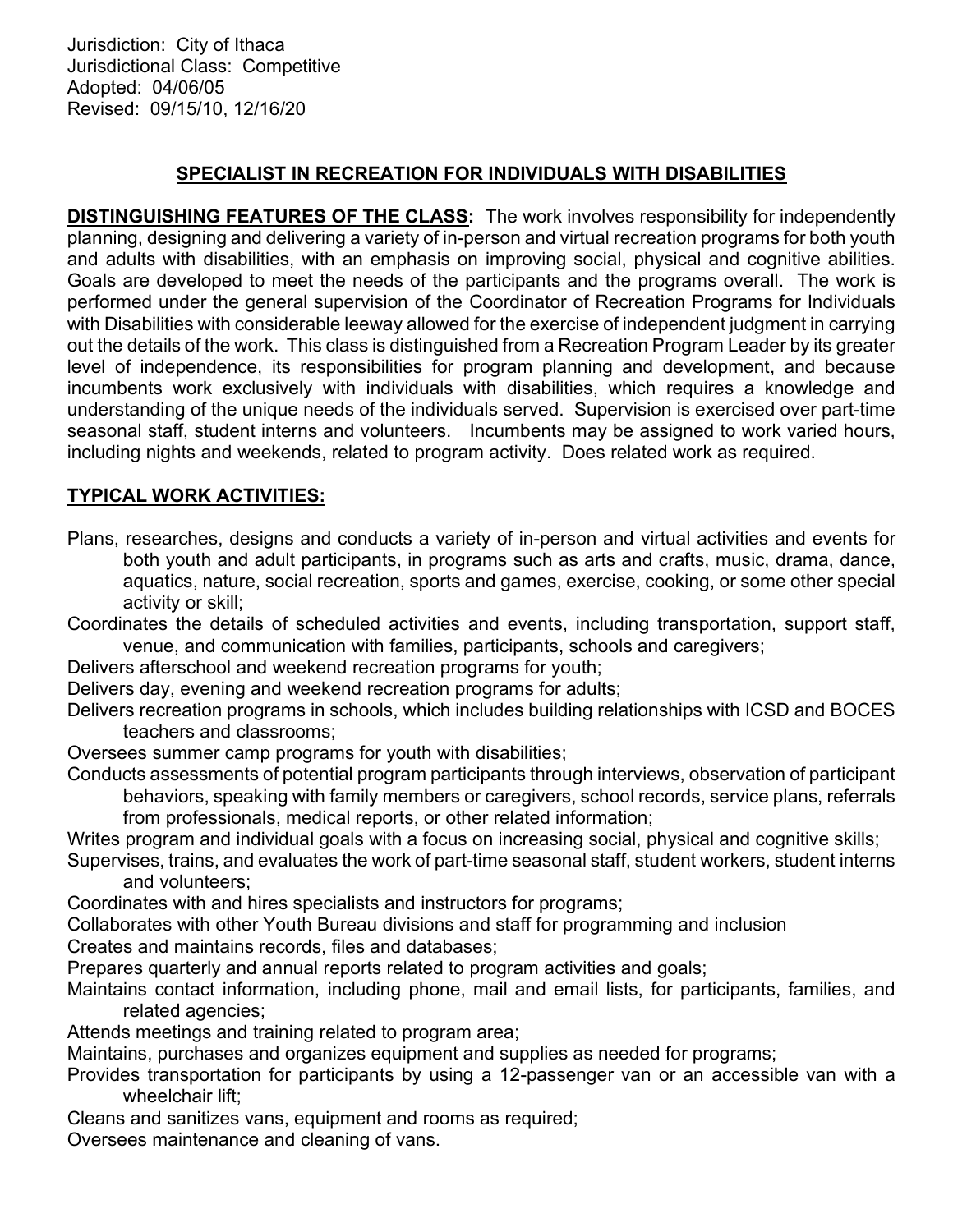#### Specialist in Recreation for Individuals with Disabilities Page 2

# FULL PERFORMANCE KNOWLEDGES, SKILLS, ABILITIES, PERSONAL CHARACTERISTICS:

Good knowledge of the physical, social, cognitive, sensory and emotional characteristics of youth and adults with disabilities, including developmental disabilities, mental illnesses, physical disabilities and learning disabilities; good knowledge of adaptive strategies and techniques that are helpful with the developmental, physical, emotional and psychological issues that often occur during programming, and the ability to apply them while planning, implementing and delivering recreational programs; good knowledge of strategies and issues pertaining to programming for youth and adults with disabilities, including least restrictive environment, architectural barriers and accessibility, adaptive equipment, societal issues and current legislation pertaining to groups with disabilities; good knowledge of the policies, procedures, rules and regulations governing assigned recreational program areas; good knowledge of the Youth Bureau recreational programs, objectives and goals; good knowledge of community resources and recreation opportunities; good computer skills for use in virtual programming, database management, calendaring, and the promotion of programming on social media and websites; ability to plan and implement recreation programs for youth and adults with disabilities; ability to write and evaluate program and individual goals and complete program statistics; ability to conduct, write and interpret assessments of potential participants; ability to plan, organize, schedule and direct the activities of program participants; ability to plan, design, schedule and provide instruction in recreational activities, such as arts and crafts, music, drama, dance, aquatics, nature, social recreation, sports, games, cooking etc.; ability to plan and supervise summer camp programs; ability to write and maintain program budgets; ability to plan, train, lead and direct the work of seasonal staff, students and volunteers; ability to establish and maintain effective working relationships with others; ability to stimulate and maintain the interest of the participants; ability to communicate effectively both orally and in writing; ability to drive 12 passenger vans as well as safely and appropriately operate a hydraulic lift van with a securing strap system for people who use wheelchairs; ability to successfully work with and serve a diverse local community; physical condition commensurate with the demands of the position.

## MINIMUM QUALIFICATIONS: Either:

- (a) Graduation from a regionally accredited college or university or one accredited by the New York State Board of Regents to grant degrees with a Bachelor's degree in recreation, therapeutic recreation, physical education, sports management, special education, psychology, fine arts or any branch of the performing arts, or a closely related recreation or arts field; or
- (b) Graduation from a regionally accredited college or university or one accredited by the New York State Board of Regents to grant degrees with an Associate's degree in recreation, therapeutic recreation, physical education, sports management, special education, psychology, fine arts or any branch of the performing arts, or a closely related recreation or arts field and two (2) years of full-time paid experience, or its part-time and/or volunteer equivalent, working with individuals with disabilities in a recreation, educational or human services setting; or
- (c) Graduation from high school or possession of a high school equivalency diploma and four (4) years of experience described in (b); or
- (d) An equivalent combination of training and experience as defined by the limits of (a), (b) and (c).